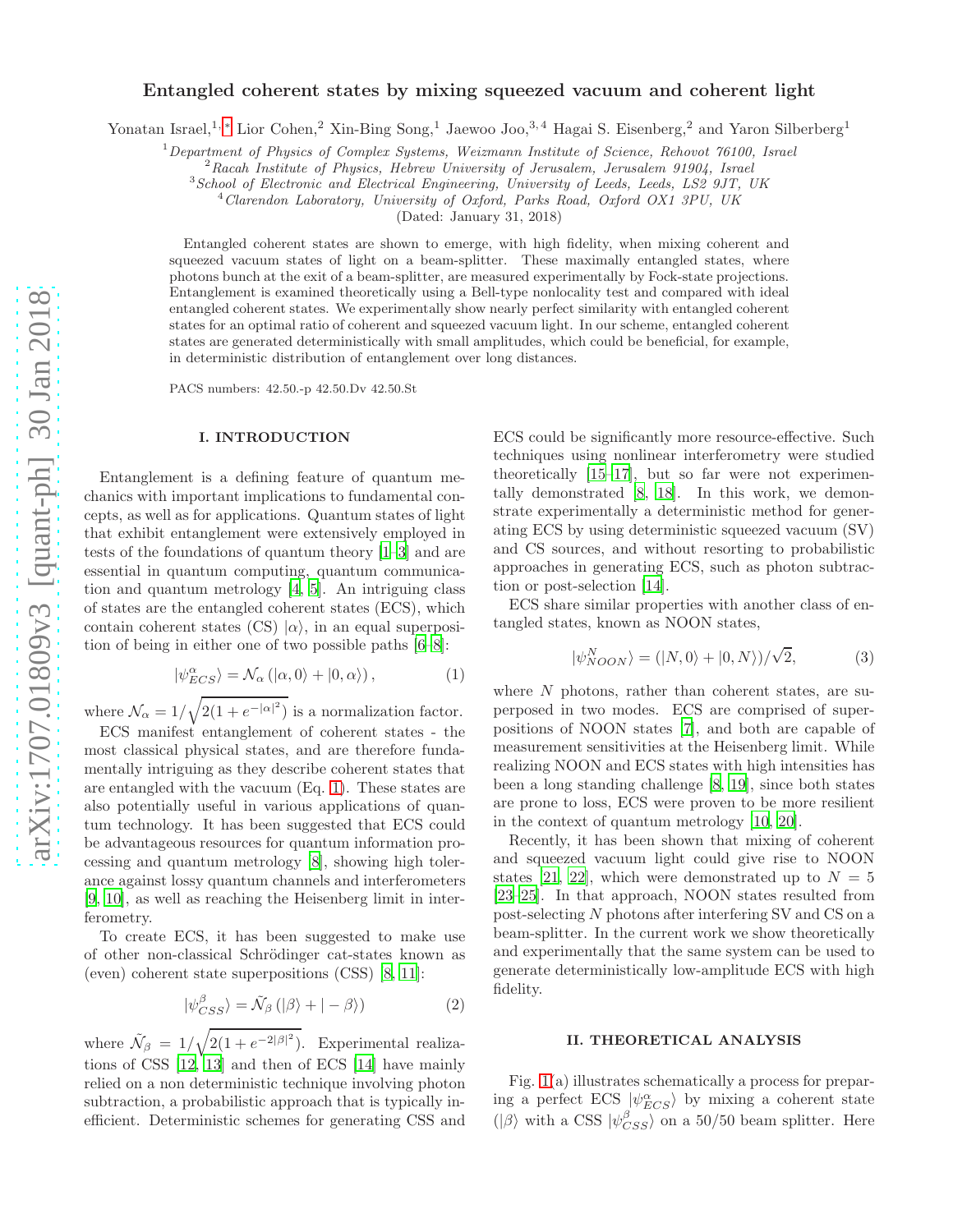$\beta = \alpha/\sqrt{2}$  [\[11\]](#page-4-9), and the average photon number in this state is

<span id="page-1-2"></span>
$$
\bar{n} = |\alpha|^2 / \left(1 + e^{-|\alpha|^2}\right). \tag{4}
$$

A. Squeezed vacuum and coherent state interference



<span id="page-1-0"></span>FIG. 1. (color online). Schematics for generating (a) ideal and (b) approximated entangled coherent states (ECS). A 50/50 beam splitter combines a coherent state  $|\beta\rangle$  at port a and (a) coherent state superpositions (CSS)  $\tilde{\mathcal{N}}_{\beta}$  ( $|\beta\rangle + | - \beta\rangle$ ) at port b to result with an exact ECS  $\mathcal{N}_{\alpha}$  ( $|\alpha, 0\rangle + |0, \alpha\rangle$ ), in ports c, d. (b) When the squeezed vacuum state  $|\xi\rangle$  enters port  $b$  instead of CSS, the result in ports  $c, d$  approximates ECS (see text). In our experiment, a joint photon number measurement  $N_c$ ,  $N_d$  is performed at modes  $c, d$ , respectively, using photon number-resolving detectors.

Consider now a similar system, where a CS  $|\beta\rangle_a$  is mixed with a SV state  $|\xi\rangle_b$  on a 50% beam-splitter, as shown in Fig. [1\(](#page-1-0)b). These input states can be defined in Fock basis [\[26\]](#page-5-8) as

$$
|\beta\rangle = e^{-|\beta|^2/2} \sum_{n=0}^{\infty} \frac{\beta^n}{\sqrt{n!}} |n\rangle, \qquad \beta = |\beta| e^{i\phi}, \quad (5)
$$

$$
|\xi\rangle = \frac{1}{\sqrt{\beta}} \sum_{n=0}^{\infty} (-1)^m \frac{\sqrt{(2m)!}}{(\sqrt{2n})!} e^{i\theta} \tanh r)^m |2m\rangle, \quad (6)
$$

$$
|\xi\rangle = \frac{1}{\sqrt{\cosh r}} \sum_{m=0}^{\infty} (-1)^m \frac{\sqrt{(2m)!}}{2^m m!} (e^{i\theta} \tanh r)^m |2m\rangle, \tag{6}
$$

where the phase of  $|\beta\rangle$  and  $|\xi\rangle$  are  $\phi$  and  $\theta$ , respectively, while the relative phase of the two input states is  $\theta - \phi$ . The state at the output of the BS in modes  $c$  and  $d$  (Fig. [1\(](#page-1-0)b)) is denoted by  $|\psi_{out}\rangle$ . The probability of  $|\psi_{out}\rangle_{c,d}$ for  $N_c$  and  $N_d$  photons simultaneously at the output of the beam-splitter is given by [\[27\]](#page-5-9):

$$
P_{N_c,N_d}(\beta,r,\theta) = |\langle N_c, N_d | \psi_{out} \rangle_{c,d}|^2. \tag{7}
$$

### B. Fidelity of ECS with mixed CS and SV

Now, we show that the state  $|\psi_{out}\rangle_{c,d}$  that is obtained when we mix a coherent state not with the ideal CSS state, but rather with a SV state, is still a good approximation of the ECS. It should be noted that both SV (Eq. [6\)](#page-1-1) and CSS (Eq. [2\)](#page-0-1) are composed of only even



<span id="page-1-5"></span>FIG. 2. (color online). The fidelity between ECS and states generated by mixing CS and SV,  $F = |\langle \psi_{ECS}^{\alpha} | \psi_{out} \rangle|^2$ , for the optimal SV amplitude as a function of the total photon number on average  $\bar{n}$  (Eq. [4\)](#page-1-2) in solid black. The inset shows  $F$  for low values of the average photon number. The fidelity between CSS and the vacuum state  $(|vac\rangle = |0\rangle)$  is presented for comparison in dashed purple.

photon numbers and can be made approximately similar [\[28\]](#page-5-10). This similarity can be evaluated through the fidelity between the two states [\[29\]](#page-5-11):

$$
F = |\langle \psi_{ECS}^{\alpha} | \psi_{out} \rangle|^2 = |\langle \psi_{CSS}^{\alpha/\sqrt{2}} | \xi \rangle|^2 =
$$
  
= 
$$
\frac{1}{\cosh r \cosh\left(\frac{|\alpha|^2}{2}\right)} e^{-\frac{|\alpha|^2}{2} (\cos(\theta - 2\phi) \tanh r)}.
$$
 (8)

<span id="page-1-1"></span>An optimal value of this fidelity (Eq. [8\)](#page-1-3) is achieved for the following parameter relation:

<span id="page-1-4"></span><span id="page-1-3"></span>
$$
r = \operatorname{arcsinh}(|\alpha|^2)/2,
$$
  
\n
$$
\theta = 2\phi + \pi,
$$
\n(9)

where Eq. [9](#page-1-4) conditions the amplitude and phase of the SV to that of the CSS (see also Supplemental material [\[30\]](#page-5-12)).

<span id="page-1-6"></span>In Fig. [2,](#page-1-5) the solid line presents the fidelity (Eq. [8\)](#page-1-3) for the optimal values of SV (Eq. [9\)](#page-1-4), showing that indeed, nearly perfect low amplitude ECS can be achieved using CS and SV, i.e.  $F \approx 1$  for  $\bar{n}, < 1$ . We note that the criteria in Eq. [9](#page-1-4) for the weak amplitudes regime  $(\alpha, r \ll 1)$  coincides with the condition of setting the number of photon pairs of CS and SV to be equal, as needed for generating NOON states [\[21](#page-5-4)[–23](#page-5-6)]. The fidelity between CSS and the vacuum state (Fig. [2,](#page-1-5) dashed line) is shown for comparison; this fidelity corresponds to the case of replacing the SV (Fig.  $1(b)$ ) with the vacuum state (Eq. [8\)](#page-1-3), while the CS remains the other input to the BS. Note that the fidelity in this classical case is lower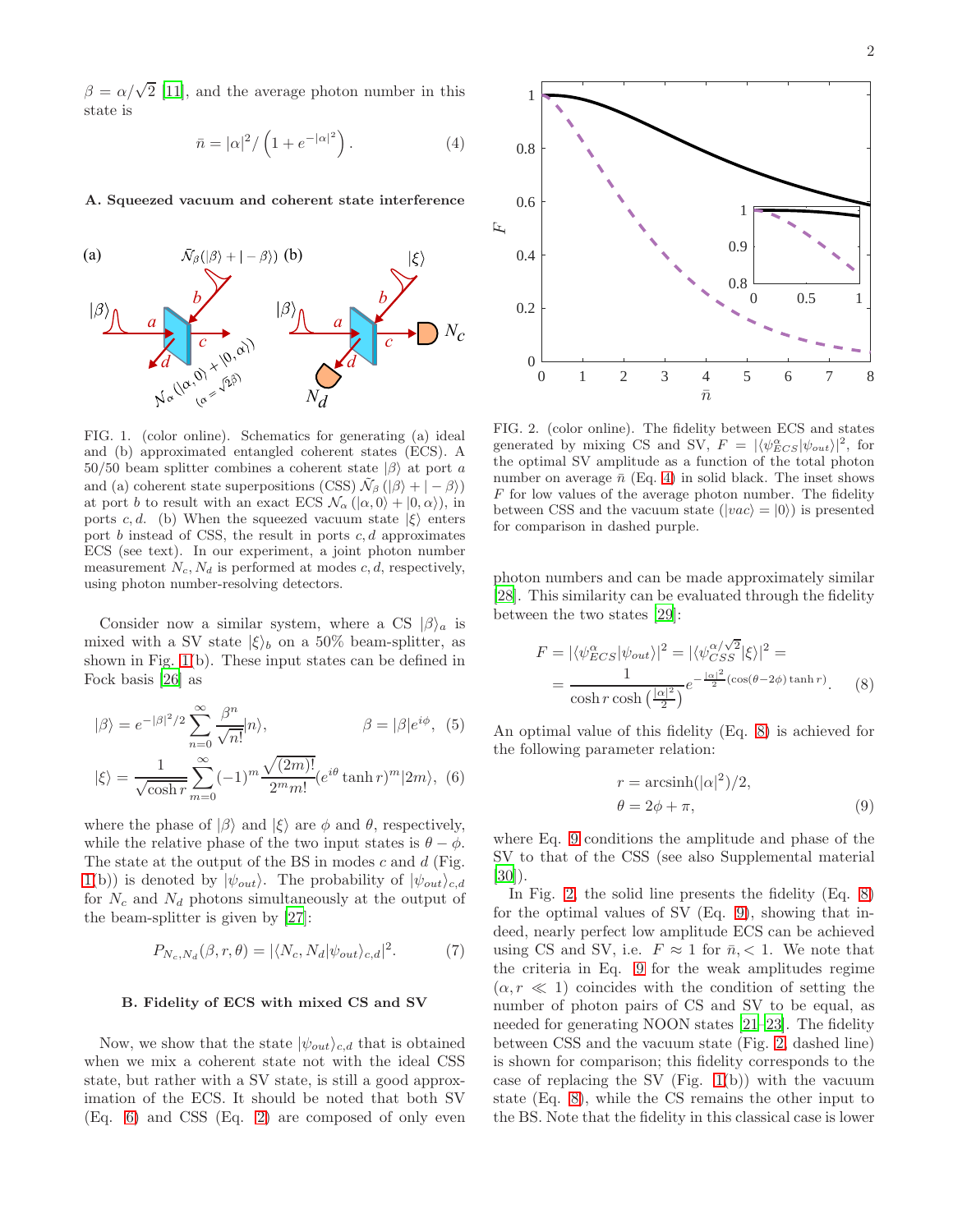

<span id="page-2-1"></span>FIG. 3. (color online). Violation of the third Janssen inequality  $J_3 \leq 0$  is shown below the gray shaded area, for the state  $|\psi\rangle_{out}$  produced by mixing CS and SV with the optimal parameters of Eq. [9](#page-1-4) (solid line), and for an ideal ECS (dashed line), as a function of the total average photon number  $\bar{n}$ .

than the fidelity between ECS and the states generated by mixing CS and SV for all average photon numbers (see Fig. [2\)](#page-1-5). Although the size of the ECS amplitude is relatively small, it can still violate the Bell inequality, as will be shown next.

## C. Nonlocality and the Janssens inequality

A unique quantum property of ECS relates to its nonlocal correlations whereby multiple particles are all in one mode or the other. Such nonlocal properties are typically examined through the violation of Bell inequalities [\[26\]](#page-5-8). ECS were previously shown to violate several types of such Bell-type inequalities, including a modified version of the Janssens inequalities [\[31](#page-5-13), [32\]](#page-5-14) that uses measurements of phase-space operators [\[7](#page-4-14)]. We show here theoretically that the approximate ECS that result from mixing a CS and SV violates the inequalities as well. Measuring these inequalities in experiment requires homodyne detection, and is not accessible with our current detection setup.

We recall the expectation values of single- and twomode phase-space operators on the modes  $c$  and  $d$ :

$$
Q_c(\mu) = \langle \psi_{out} | \hat{Q}_c(\mu) \otimes \hat{I}_d | \psi_{out} \rangle, \tag{10}
$$

$$
Q_d(\nu) = \langle \psi_{out} | \hat{I}_c \otimes \hat{Q}_d(\nu) | \psi_{out} \rangle, \tag{11}
$$

$$
Q_{c,d}(\mu,\nu) = \langle \psi_{out} | \hat{Q}_c(\mu) \otimes \hat{Q}_d(\nu) | \psi_{out} \rangle. \qquad (12)
$$

Here  $\hat{Q}_j(\mu) = |\mu\rangle\langle\mu|$  is a projection operator of the state in mode  $j$  onto a coherent state of complex amplitude  $\mu$ , and  $\tilde{I}_j$  is the unity operator acting on mode j (for  $j = c, d$ . Following Ref. [\[32](#page-5-14)], a modified version of the



<span id="page-2-2"></span>FIG. 4. (color online). Experimental setup for generation of entangled coherent states. Detailed layout of the setup. 120 fs pulses from a Ti:sapphire oscillator operated at 80 MHz are up-converted using a lithium triborate (LBO) crystal, short pass filtered, and then down-converted using a beta barium borate (BBO) crystal, generating a squeezed vacuum state, having correlated photon pairs at the original wavelength (808 nm). This squeezed vacuum  $(H$  polarization) is mixed with attenuated coherent light (V polarization) on a polarizing beam-splitter (PBS). A thermally induced drift in the relative phase is corrected every few minutes with the use of a liquid crystal phase retarder,  $\phi$ . The spatial and spectral modes are matched using a polarization-maintaining fiber (PMF) and a 3-nm (full width at half max) bandpass filter (BPF). CS and SV are mixed by a 50/50 beam-splitter transformation (Fig. [1\(](#page-1-0)b)) in a collinear, polarization-based inherently phase-stable design, by using a PMF fiber aligned at  $\pm 45^\circ (D, A)$  polarization axes, where ECS are realized. Photon-number resolving detection is performed using an array of 16 single-photon counting modules (SPCM, Perkin Elmer), and 1:8 multi-mode fiber splitters (MM-FS).

third Janssens inequality can then be written as

<span id="page-2-0"></span>
$$
J_3 = Q(\alpha) - Q(\alpha, \beta) - Q(\alpha, \gamma) - Q(\alpha, \delta)
$$
  
+ 
$$
Q(\beta, \gamma) + Q(\beta, \delta) + Q(\gamma, \delta) \le 0,
$$
 (13)

where  $\alpha, \beta, \gamma$  and  $\delta$  are any complex number. In Eq. [13](#page-2-0) the mode indices are omitted, meaning the  $Q(\alpha)$  can be measured in either mode  $c$  or  $d$ , and the joint two-mode expectation values are always measured between modes  $c$  and  $d$ .

A minimizing procedure carried out on the parameters  $\alpha, \beta, \gamma, \delta$  leads to a violation of the inequality  $J_3 \leq 0$ ; this is shown in Fig. [3](#page-2-1) for any given average photon number of the states generated in our scheme,  $|\psi_{out}\rangle$ , as well as for ECS, following a  $\pi/2$  phase shift in mode d (Fig. [1,](#page-1-0) see also Ref. [\[7\]](#page-4-14)). It is shown that the minimal value of  $J_3$ merges for both states for low amplitudes, and deviates for larger average photon numbers, starting at  $\bar{n} \approx 1$ . We note that a similar analysis was recently done for CS mixed with photon subtracted SV [\[33\]](#page-5-15).

#### III. EXPERIMENTAL SETUP AND RESULTS

Since an ECS is a superposition of NOON states for every photon number, we will show that the photon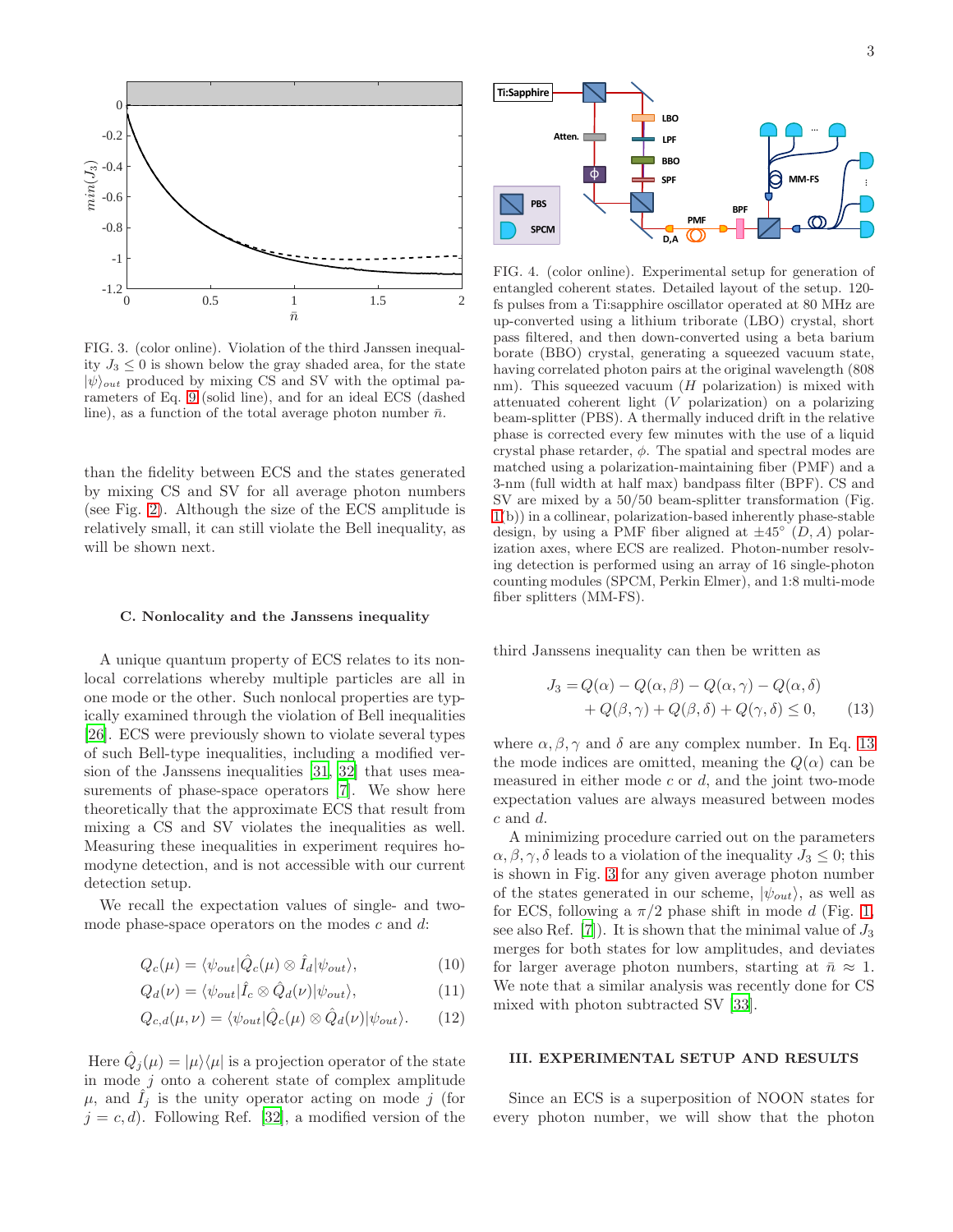number distribution forms a corner distribution, that is,  $P_{N_c,N_d} = |C_{N_c,N_d}|^2$  (Eq. [7\)](#page-1-6) is approximately  $P_{N_c,N_d} = 0$ for  $N_c \neq 0$  and  $N_d \neq 0$ . The experimental setup (Fig. [4\)](#page-2-2) is similar to the one used for the generation of NOON states [\[23,](#page-5-6) [24](#page-5-16), [34\]](#page-5-17). Squeezed vacuum is produced via spontaneous parametric down-conversion (SPDC) and is mixed with a coherent state with indistinguishable spatial and spectral modes. These two sources are prepared in two orthogonal polarization modes  $(H \text{ and } V)$  and are combined by a polarizing beam-splitter (PBS). A polarization-maintaining fiber with axes oriented at  $\pm 45^{\circ}$  $(D, A)$  is used to implement the BS of Fig. [1\(](#page-1-0)b) in a collinear geometry. A second PBS sends the photons in each polarization mode to two photon-number resolving detectors based each on an 1:8 fiber splitter and 8 singlephoton avalanche photon detectors, to record  $N_c$  and  $N_d$ .

The results of the measured  $P_{N_c,N_d}$  are presented in Fig. [5.](#page-4-15) It is clear from these measurements that for any number of photons coming out of the beam, photons are highly bunched, that is, most are going to either port  $c$  or port d. As shown in Fig.  $5(b)$ , the probability for a photon correlation, normalized for every number of measured photons (see caption, Fig. [5\)](#page-4-15), is higher on the corner of the plot. An ideal ECS should have vanishing probability for all intermediate photon distributions.

In order to quantify the similarity of the multiphoton correlation measurements  $P_{m,n}$  between the approximate states and perfect ECS, we calculated  $\tilde{F}$  =  $(\sum_{m,n}\sqrt{P_{m,n}\cdot P_{m,n}^{ECS}})^2$  [\[35\]](#page-5-18), where  $P_{m,n}^{ECS}$  is the photon number correlation for ECS. Fig. [6](#page-4-16) presents the similarity  $F$  obtained by varying the amount of squeezed vacuum in the experimental measurements (cirles) or simulation (solid line). Here,  $P_{m,n}^{ECS}$  was calculated from a simulation for perfect generation of an ECS (Eq. [1\)](#page-0-0) as would be detected in our setup, accounting for our detection scheme and losses  $(\eta = 0.1)$ , using no fit parameters [\[23,](#page-5-6) [24\]](#page-5-16). The CS amplitude was decreased from  $\beta = 0.75$ to  $\beta = 0.45$ , as the fraction of SV is increased. These results show that a maximal similarity is achieved for its optimal parameters of Eq. [9.](#page-1-4) We note that the experimental state has non-zero off-corner terms as can be seen in Fig. 5. These terms reduce the similarity to an ECS, but their contribution is exponentially small due to their exponentially small probabilities compared with the probabilities on the corner.

## IV. DISCUSSION

The measurements presented in Fig. [5](#page-4-15) could have appeared to result from a mixed state. To show that this is not the case, and rather that these states are in fact ECS, we have derived a measure for the purity of ECS in our scheme. Our measurements suggest that states in our setup are indeed close to pure ECS (see Supplemental Material [\[30\]](#page-5-12)).

Our method provides a simple and deterministic route to generate entangled coherent states. We achieve amplitude values that are comparable with previous experimental realizations, while these relied on a photonsubtraction technique, resulting in an indeterministic photon source [\[14\]](#page-4-12). ECS have also been realized recently in super-conducting circuits deterministically [\[36\]](#page-5-19), however translating these states to traveling waves, as typically required in application of quantum metrology and quantum communications, has not been demonstrated yet.

The average photon number of the state in our experimental realization was  $\bar{n} = 0.15$ , for which the fidelity to ECS is theoretically  $F \approx 1$  (see Fig. [2\)](#page-1-5). Previous measurements of quantum state tomography in N-photon subspaces of the states generated in our setup have shown high fidelities to NOON states [\[24\]](#page-5-16), in agreement with ECS (Eq. [1\)](#page-0-0). Scaling up our approach to higher average photon numbers is therefore highly desired, where high fidelity ECS with  $\bar{n} \sim 1$  should be achievable, using a more energetic source of SV (for example, Ref. [\[13](#page-4-11)]). It should be noted that even low amplitude could prove to be beneficial in some applications; for example, it was recently shown that there is an advantage in using low amplitude ECS ( $\alpha \approx 1$ ) over larger ones for quantum communication [\[37](#page-5-20)].

Imperfections in the experiment had two main causes. One reason involved the distinguishability between two independent photons from the CS and SV state, which limits their interference visibility (two-photon interference visibility is  $v = 0.91 \pm 0.02$  with 95% confidence level [\[30\]](#page-5-12)) and mainly increases the probability for  $P_{N_c,N_d}$  for  $N_c, N_d \neq 0$ . The other reason has to do with the fiber splitters. Coupling efficiency difference of about 12.8% as well as non uniform splitting ratios result in skewness of the plots in Fig. [5,](#page-4-15) towards port d.

## V. SUMMARY

In summary, we have shown that the interference of coherent light and squeezed light on a beam-splitter can generate low amplitude entangled coherent state with high fidelity. These states violate a Bell-type inequality, similarly to entangled coherent states. We have experimentally realized these states, and analyzed them through photon number detection, showing a pronounced corner-like two-mode distribution of photons, with maximal overlap for an optimal fraction of squeezed vacuum and coherent light. Our method benefits from a relatively simple setup that allows a deterministic route to generating entangled coherent states without resorting to inefficient photon subtraction. Such approach could become useful for long-distance entanglement distribution [\[38\]](#page-5-21), particularly with low amplitudes [\[37\]](#page-5-20) and using lossy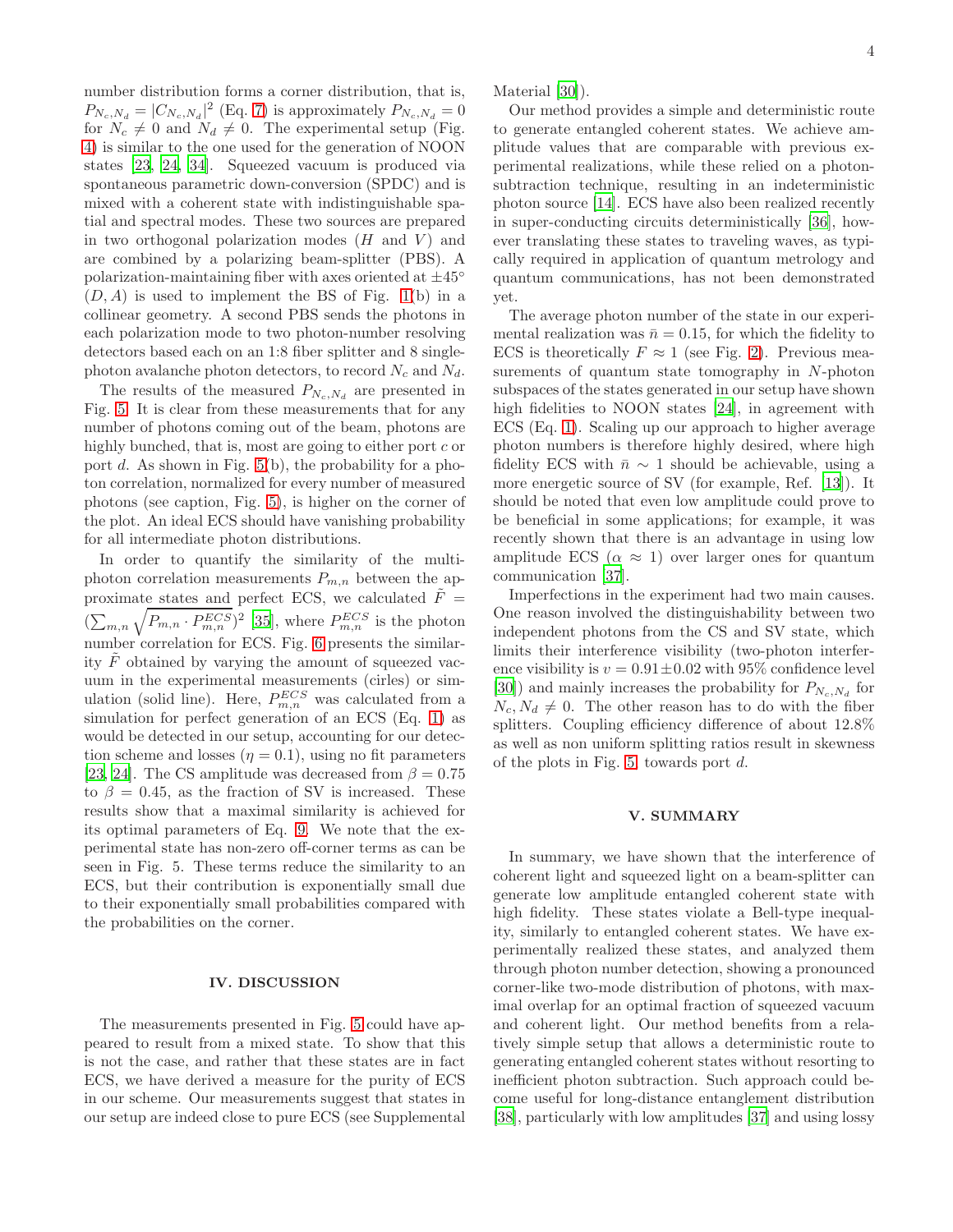

<span id="page-4-15"></span>FIG. 5. (color online). Experimental Fock projection measurements of coherent and squeezed vacuum light interfered on a 50:50 beam-splitter. (a) N-photon correlation rates plotted against the photon number difference between the output ports of the beam-splitter,  $N_c - N_d$ . Error bars represent the statistical standard error of the 24 hour long measurement. (b) Multiphoton correlation probabilities, normalized for every number of measured photons,  $\tilde{P}_{N_c,N_d} = P_{N_c,N_d}/\left(\sum_{k=0}^{N} P_{k,N-k}\right)$ .



<span id="page-4-16"></span>FIG. 6. (color online). The similarity  $\tilde{F}$  between the state generated by mixing of SV with CS and ECS in our setup, accounting for loss ( $\eta = 0.1$ , see text), for various amounts of SV, using experimental (circles) and simulated (solid line) photon correlation measurements. The approximate ECS is achieved for the optimal SV fraction of  $\sinh(2r)/|\alpha|^2 = 1$  (Eq. [9\)](#page-1-4), showing maximal similarity to ECS.

channels [\[39\]](#page-5-22).

This work was supported by DIP - German-Israeli Project Cooperation, by the BSF-NSF grant #2014719, by Icore - Israeli Centre of Research Excellence Circle of Light, and by the Crown Photonics Center. Correspondence and requests for materials should be addressed to Y. I. (email: yisrael@stanford.edu).

- <span id="page-4-0"></span>Current address: Physics Department, Stanford University, 382 Via Pueblo Mall, Stanford, California 94305, USA
- <span id="page-4-1"></span>[1] A. Aspect, P. Grangier, and G. Roger, Physical Review Letters 49, 91 (1982).
- [2] M. M. Weston, M. J. W. Hall, M. S. Palsson, H. M. Wiseman, and G. J. Pryde, Phys. Rev. Lett. 110, 220402 (2013).
- <span id="page-4-2"></span>[3] P. Shadbolt, J. C. F. Mathews, A. Laing, and J. L. O'Brien, Nature Physics 10, 278 (2014).
- <span id="page-4-3"></span>[4] V. Giovannetti, S. Lloyd, and L. Maccone, Nature Photonics 5, 222 (2011).
- <span id="page-4-4"></span>I. A. Walmsley, Science **348**, 525 (2015).
- <span id="page-4-5"></span>[6] B. C. Sanders, Phys. Rev. A 45, 6811 (1992).
- <span id="page-4-14"></span>[7] C. C. Gerry, J. Mimih, and A. Benmoussa, Phys. Rev. A 80, 022111 (2009).
- <span id="page-4-6"></span>[8] B. C. Sanders, Journal of Physics A: Mathematical and Theoretical 45, 244002 (2012).
- <span id="page-4-7"></span>[9] K. Park and H. Jeong, Physical Review A 82, 062325 (2010).
- <span id="page-4-8"></span>[10] J. Joo, W. J. Munro, and T. P. Spiller, Phys. Rev. Lett. 107, 083601 (2011).
- <span id="page-4-9"></span>[11] A. Luis, Phys. Rev. A **64**, 054102 (2001).
- <span id="page-4-10"></span>[12] H. Takahashi, K. Wakui, S. Suzuki, M. Takeoka, K. Hayasaka, A. Furusawa, and M. Sasaki, Phys. Rev. Lett. 101, 233605 (2008).
- <span id="page-4-11"></span>[13] T. Gerrits, S. Glancy, T. S. Clement, B. Calkins, A. E. Lita, A. J. Miller, A. L. Migdall, S. W. Nam, R. P. Mirin, and E. Knill, Phys. Rev. A 82, 031802 (2010).
- <span id="page-4-12"></span>[14] A. Ourjoumtsev, F. Ferreyrol, R. Tualle-Brouri, and P. Grangier, Nature Physics 5, 189 (2009).
- <span id="page-4-13"></span>[15] C. C. Gerry, Phys. Rev. A **59**, 4095 (1999).
- [16] C. C. Gerry, A. Benmoussa, and R. A. Campos, Phys. Rev. A 66, 013804 (2002).